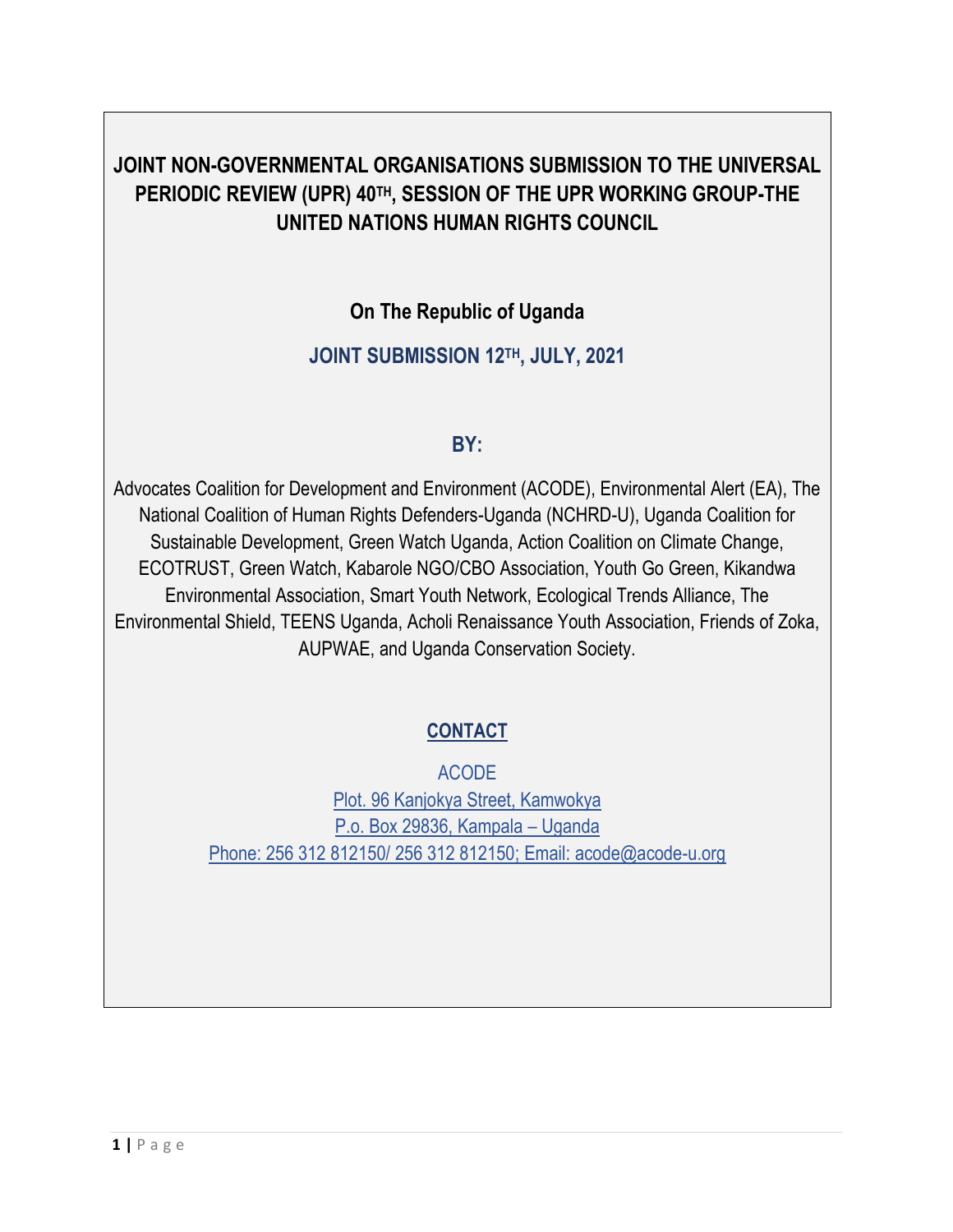### **A. About the Submitting Organisations**

- 1. Advocates Coalition for Development and Environment (ACODE), Environmental Alert (EA) under the leadership of The National Coalition of Human Rights Defenders-Uganda (NCHRD-U) convened the Environment and climate change cluster. The cluster comprises of 25 civil society organisations that work towards mitigating the effects of climate change and advocating for the environment and climate change rights in Uganda. ACODE is an independent public policy research and advocacy think tank based in Uganda, working in the East and Southern Africa subregions on a wide range of public policy issues for close to twenty years. Our core business is policy research and analysis, policy outreach and advocacy. Environmental Alert is a National NGO in Uganda that has since 1988 advocated for an enabling environment, sustainable natural resources management and food security for targeted communities through empowerment and policy engagement.
- 2. NCHRD-U was initiated in June 2013 by HRDs from across Uganda. NCHRD-U is a coalition of individuals and organisations working to promote the protection of HRDs in Uganda by facilitating synergy, cooperation and sharing of best practices among the HRD community. With a membership of close to 100 organisations, the NCHRD-U focuses its work in all the regions in Uganda. It plays an integral role in harnessing a transparent and accountable working environment for HRDs in Uganda.
- 3. Other contributing organisations include Uganda Coalition for Sustainable Development, Green Watch Uganda, Action Coalition on Climate Change, ECOTRUST, Green Watch, Kabarole NGO/CBO Association, Youth Go Green, Kikandwa Environmental Association, Smart Youth Network, Ecological Trends Alliance, The Environmental Shield, TEENS Uganda, Acholi Renaissance Youth Association, Friends of Zoka, AUPWAE, Uganda Conservation Society among others.

#### **B. About this Report**

This report arises from the wide consultations with over 25 non-governmental organizations working on climate change and environment issues across the country. Issues were generated from the members during a meeting which also doubled as a training on the UPR mechanism for the members who were not conversant with the process. Data was collected from these organisations, compiled into a draft report that was subjected to validation leading to this final report. In this report, organizations working on issues of climate change acknowledge the positive steps taken by the Government of Uganda to address climate change recognizes that mitigating the effects of climate change requires a global rights-based response, to take action to address all climate change-related actions to respect, protect, promote and fulfil human rights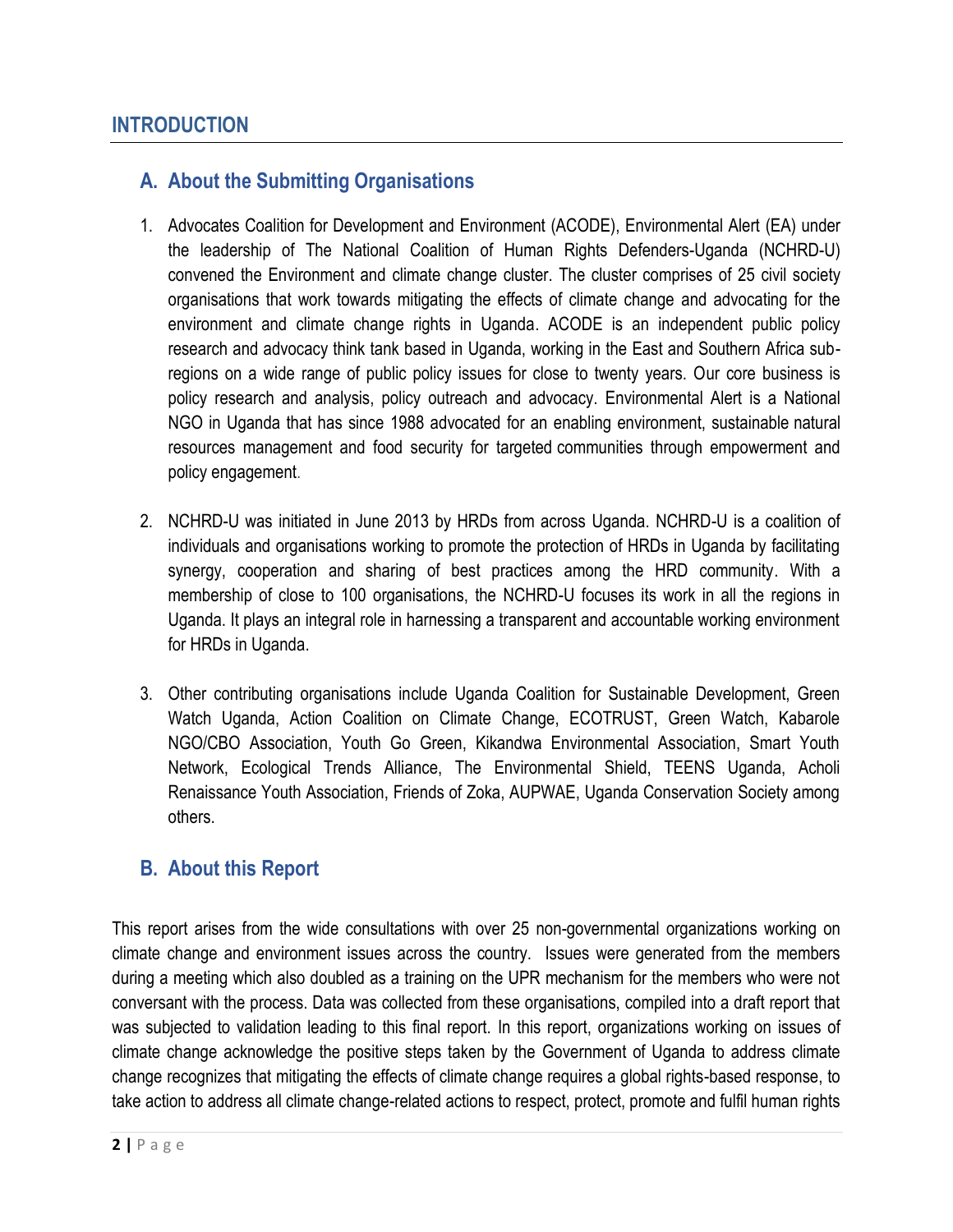standards. This report however highlights that despite various interventions' Uganda needs to respond to the challenges posed by climate change through both adaptation and mitigation options to build resilience, which is crucial to ensuring sustainable development.

# **C. Background to Uganda UPR and Climate Change**

Climate change has increasingly been recognized as a current and existential threat globally and presents broad and far reaching ecological, social, economic, and political impacts. Uganda is already experiencing impacts of climate variability and climate change manifested through change of weather patterns and resultant disasters including prolonged droughts, floods and high temperatures.

Climate change is affecting a wide variety of sectors; agriculture, water, health and human settlements have been particularly affected. Environment and natural resources are under threat from both natural and man-made drivers of change including; poverty, rapid population growth, unplanned urbanization, industrialization and the impacts of climate change and variability among others. Fragile ecosystems including hilly and mountainous areas, forests, riverbanks, lakeshores and rangelands are facing encroachment and degradation. Pollution levels are also on the increase and the country is contending with new and emerging environmental issues arising from e-waste, unsound use of chemicals, oil and gas development and the impacts of climate change such as droughts, floods, storms, heat waves and landslides that have had serious effects on agricultural production, food security, nutrition, incomes, health status and the livelihoods.<sup>1</sup>

#### **Progressive Steps by Uganda be Climate Change Resilient**

There are several ongoing adaptation and mitigation interventions aimed at reducing vulnerability to the impacts of climate change. The Government of Uganda through its Third National Development Plan (NDP III) recognizes climate change as one of the risks to achieving sustainable development and devotes a Programme (NDPIII Programme) to address it. Uganda is one of the first countries in Africa to develop and endorse its Nationally Determined Contribution Partnership Plan (NDC-PP) in June 2018. It made key commitments in this regard, including, reducing national greenhouse gas emissions by 22% by 2030, reducing climate vulnerability of climate sensitive sectors since the economy is natural resource based, and building climate resilience of key sectors and managing disaster risks.<sup>2</sup>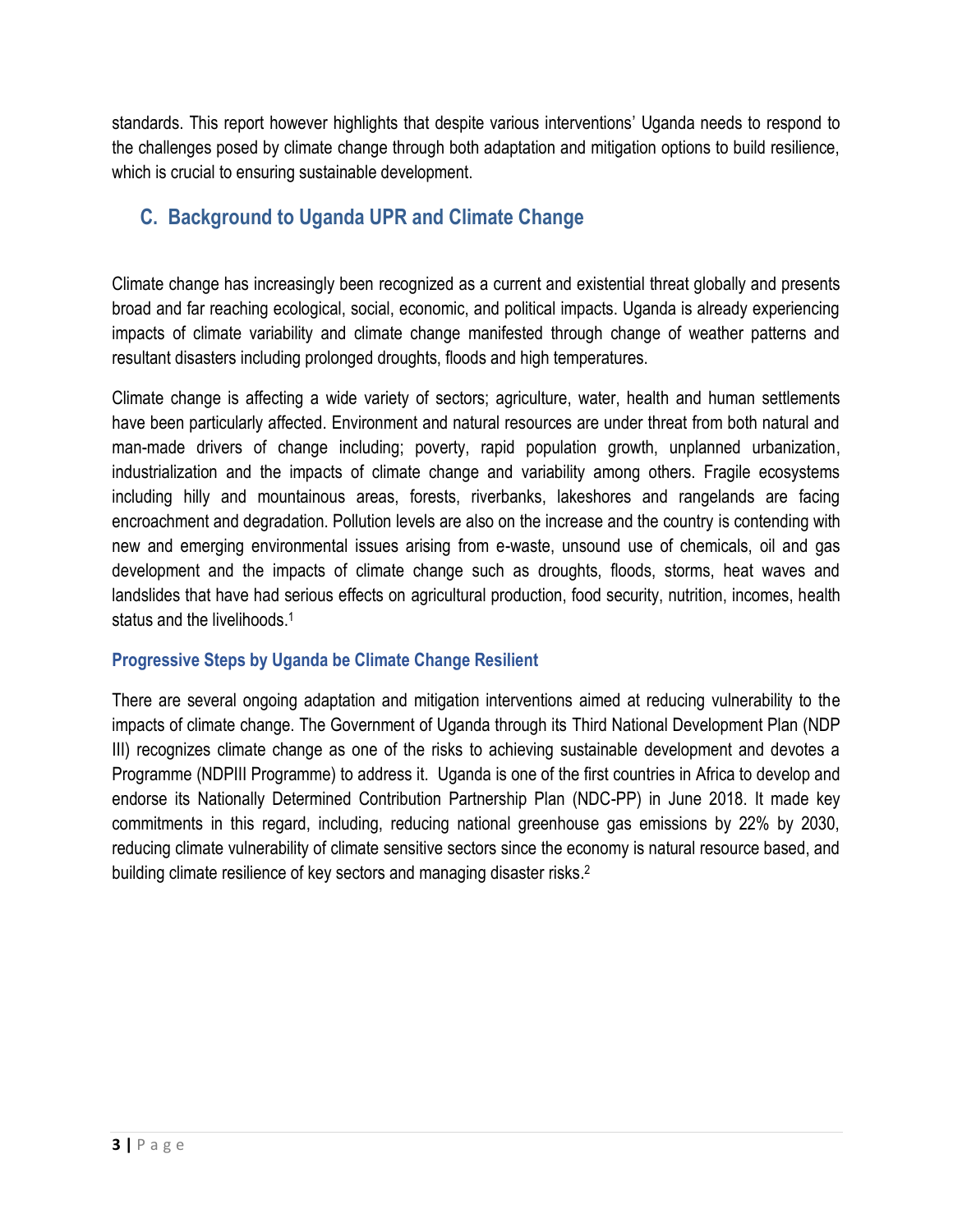### **SECTION I:**

# **UGANDA'S LEGAL AND INTERNATIONAL POLICY FRAMEWORK RELATING TO CLIMATE CHANGE**

1.1 Uganda is a Party to several international instruments that enshrine economic, social and cultural rights including the right to adequate housing, food and health, the right to a clean and healthy Environment (The Constitution of Uganda, 1995) whose success is underpinned by the need to respect human rights. These treaties obligate Uganda to progressively realize these rights, meet certain minimum core obligations and uphold principles of non-discrimination.The United Nations Charter provides for number of multi-lateral agreements but also guides and influences international actions on development and environment protection. It is the foundation for various multi-lateral agreements which Uganda is a signatory to such as: The United Nations Framework Convention on Climate Change (UNFCCC), Convention to Combat Desertification (CCD), the Paris Agreement, the Kyoto Protocol and theSustainable Development Goals (SDGs).

1.2 UNFCCC provides an international framework for mitigating causes of climate change and its effects at both internationaland national level. Indeed it commits countries to integrate climate change issues into their national planning processes, and sub regional or regional programs.<sup>3</sup> Its objective is to stabilize concentrations of GHGs in the atmosphere at a manageable level; permitting development to proceed in a sustainable manner and natural ecosystems to recover from shocks of climate change.Uganda being signatory to the UNFCCC is obliged to develop and implement strategies at local and national levels to contribute to the overall goal of the combating climate change. The Kyoto Protocol is an agreement made under the UNFCCC. Countries that ratify this protocol commit to reducing their emissions of carbon dioxide and five other greenhouse gases (GHG), 29 or engaging in emissions trading if they maintain or increase emissions of these greenhouse gases.

1.3 Uganda also ratified the Paris Agreement and climate relevant protocols and agreements, and developed national policies, plans and strategies such as; the National Climate Change Policy (2015), Nationally Determined Contributions (2015), National Adaptation Plan (NAP) Road map (2015), Uganda Green Growth Development Strategy (2017/18-2030/31), and the National Climate Change Law, (2020). However, the implementation of these policies to achieve the desired environmental goals has implications for climate change adaptation and mitigation.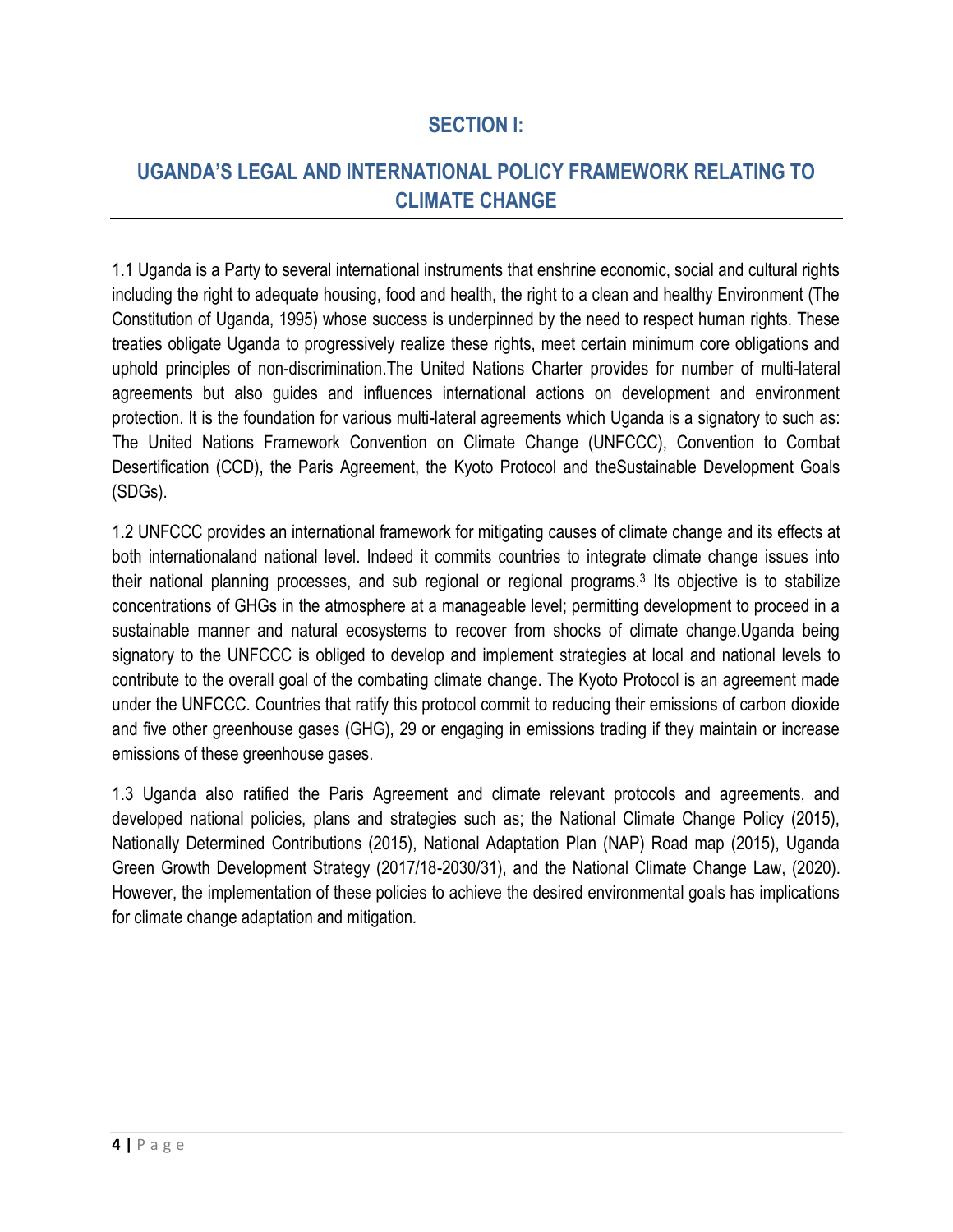### **SECTION II:**

# **EMERGING CONCERNS AND RECOMMENDATIONS REGARDING CLIMATE CHANGE AND ENVIRONMENT INUGANDA**

2.1 Climate change is one of the most important global issues, with broad and far reaching ecological, social, economic, and political impact. Uganda is already experiencing impacts of climate variability and climate change manifested through change of weather patterns and resultant disasters including prolonged droughts, floods and high temperatures. Climate Change and Disaster Risk Reduction (DRR) are relatively new disciplines which are not yet adequately addressed within the existing policy and institutional frameworks. Hence, many sectors, even those highly sensitive to climate change neither plan for nor report on climate change adaptation and DRR. Uganda has an adequate policy and institutional framework for monitoring and evaluation that could provide a viable entry point for developing a framework for tracking climate change adaptation and DRR. There is existence of different M&E frameworks and tools in different ministries and institutions, and no specific M&E framework in place and being used for climate change adaptation and DRR.

2.2 There are several ongoing adaptation and mitigation interventions aimed at reducing vulnerability to the impacts of climate change. Despite such interventions there are still a number of challenges. These include the following with the recommendations from CSOs to address them;

### **a) Climate Change And COVID 19**

2.3 The COVID-19 pandemic has devastated nations leaving many people dead and others vulnerable to hunger and poverty. Many people - especially those employed in the informal sector - have lost their jobs and livelihoods. Most of them have resorted to natural resources-based activities for survival. Uganda has largely been able to sustain supply of food because the agriculture sector remained operational during the lockdown and there were no adverse climate change shocks that affected the supply of food. Therefore, the pandemic has demonstrated Uganda's reliance on natural resources and the need to keep its natural resource and environment base productive and manage it sustainably both during and after the COVID-19 pandemic<sup>4</sup>. Climate change shocks are already impacting all parts of the country. The shocks include the landslides in Bududa and Bundibugyo, floods in Kasese and the rising water levels of Lake Victoria that have left many communities devastated and vulnerable to hunger and disease. Besides, the locust infestation in Northern Uganda and the COVID-19 pandemic have rendered the country to face a crisis within a crisis<sup>5</sup>.

#### **Recommendations;**

a) Government of Uganda should consider Integration of Climate Change and Environment in Budgets, Plans and Programmes In its Third National Development Plan (NDP III) and other government strategies.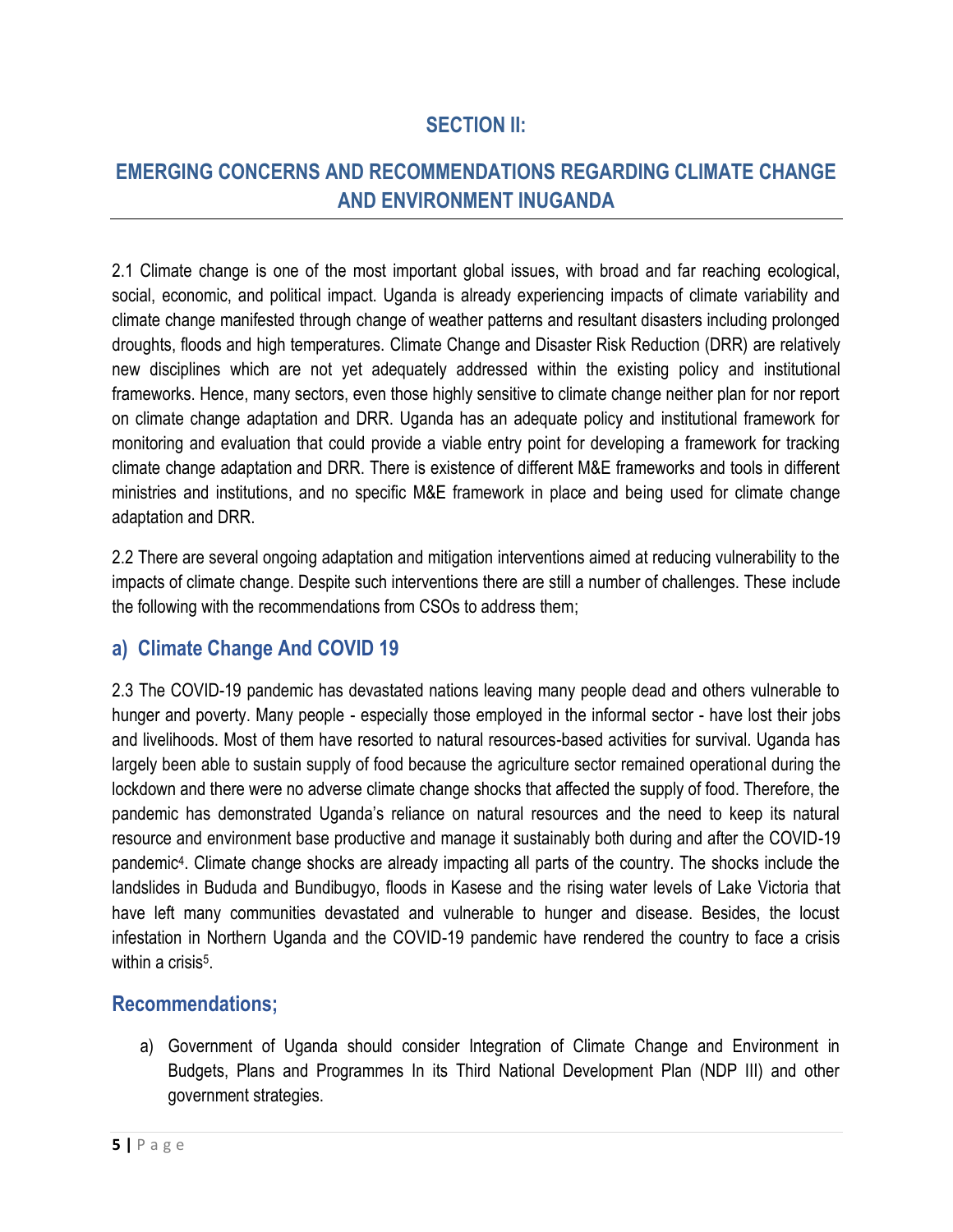- b) Government of Uganda should consider Prioritization of Environmental Management in the post COVID-19 Interventions to Enhance Community Resilience.
- c) Government of Uganda should prioritize the climate change, environment and natural resources sector in the allocation of resources and programming during and post COVID-19 to fund monitoring of illegal natural resources exploitation, provide alternatives to those that heavily depend on natural resources and other priority issues.

### **b) Limited access to energy services in Uganda**

2.4 Although energy consumption plays a big role in production processes and household welfare**,** in Uganda the lack of access to energy services has been one of the major constraints to the country's poverty reduction efforts.<sup>6</sup> The proportion of the Country's population with primary reliance on clean fuels and technology stands at only 0.6 percent, with a projection to reverse this to 60 percent electricity connectivity access<sup>7</sup> by 2027. This energy poverty – the absence of sufficient choice in accessing adequate, affordable, reliable, quality safe and environmentally friendly energy services to support economic and human development) requires substantive synchronized efforts to fully implement the global development goals such as the Sustainable Development Goals (SDG7).

2.5 Current investment in DRE is woefully low, whereas this has a huge potential to leap-frog rural development through value addition in agriculture, securing longer working hours for health centres and schools among others. For example, in 2017/18, the large hydro infrastructure was allocated over twothirds of the Ministry of Energy and Mineral Development budget.

- a) Government of Uganda should implement, through a rights based approach the National Development Plan III's Energy Development Programme to increase hundred-fold access to stable, reliable and affordable energy by 2027.
- b) The Government of Uganda should consider increasing the share of Decentralized Renewable Energy (DRE) as part of the national energy share that addresses Sustainable Development Goals (SDG7) as well as other SDGs to transform our world on education, maternal health, and provision of clean and safe water, among others.
- c) The Government of Uganda should prioritize more investment (budget increment) that increases possibilities and local sustainable energy and climate solutions to benefit the majority poor and disadvantaged as part of NDPIII's energy development programme. For example, widening the use of improved cooking stoves for households and institutions.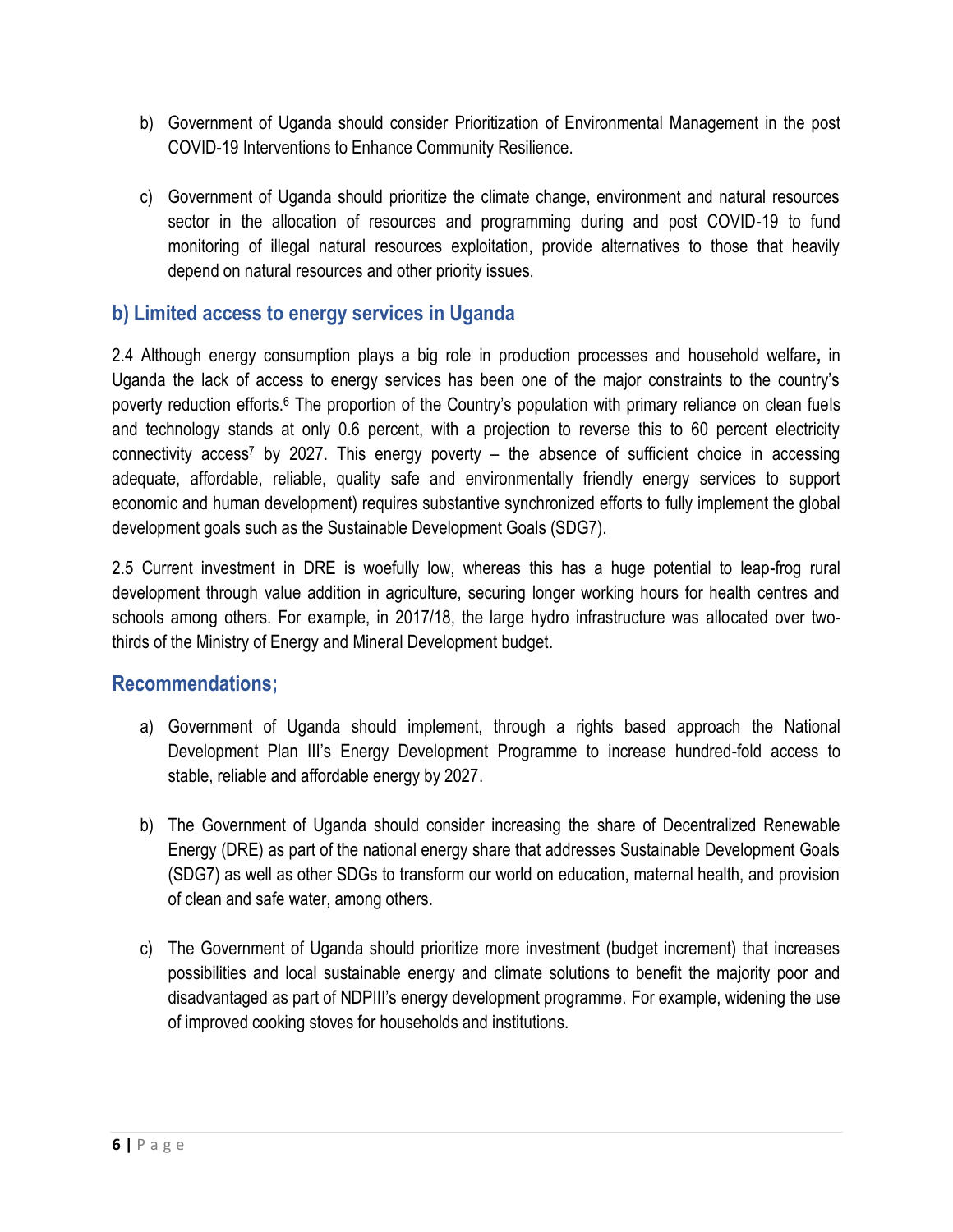### **c) Oil and gas exploitation in ecologically sensitive areas.**

2.6 The recent oil and gas exploration activities in the Albertine region of western Uganda have raised a debate on the plight of the local people at various scales. Yet at the same time, the Albertine graben region is of great importance to East African Biodiversity, wildlife conservation and tourism and harbours transboundary water and fisheries resources of considerable importance as well. The Albertine Rift is the most species rich eco-region for vertebrates in Africa. It has high species diversity, including 39% of Africa's mammal species, 51% of its bird species, 19% of its amphibian species and 14% of its plant and reptile species. It harbours more endemic species than any other region in Africa and also contains 79 threatened terrestrial vertebrates according to IUCN Red Data book listings<sup>8</sup>. As such it is one of the most important conservation eco-regions in Africa.

2.7 One of the main causes of conflict is the exploitation of oil and gas resources by the Ugandan government and International Oil Companies (IOCs) at the expense of environmental conservation, climate change concerns, tourism, and organic agriculture is the exploitation of the oil and gas resources without sufficient mitigation measures and with no regard to the Paris Agreement commitment on climate change.

#### **Recommendations;**

- a) The Government of Uganda should consider investing in research activities to generate information on wildlife species and the dangers they face in the Oil rich regions of the country.
- b) The Government of Uganda should also establish mechanisms for protection of endangered species within the oil rich region;
- c) The Government of Uganda should also establish mechanisms to combat the illicit financial flows in the oil rich region which compromise on the following of the mitigation measures put in place to the oil companies.

### **d) Environment and climate justice**

#### **2.8 Environmental Litigation to Enforce Environmental and Climate Justice.**

Civil society organizations have undertaken a number of steps towards promoting Environmental Rights in Uganda. *EACJ Environment SUIT – BUGOMA DEFORESTATION and The Environment Shield & Turyakira John Robert Vs Attorney General of Uganda at The East African Court of Justice***<sup>9</sup> .** The suit is the 1<sup>st</sup> of its kind and one of the pioneering environmental justice suits in the EACJ. The environment is a transboundary ecological treasure. The case will provide regional (East African Community) level Jurisprudence on climate change, environmental law and environmental rule of law. It is a precedent setting case for East African Community (EAC) and globally – one of the few cases handling the intersection of climate change, ecological justice, human rights, biodiversity and environmental rule of law among other 21st century edge cutting issues.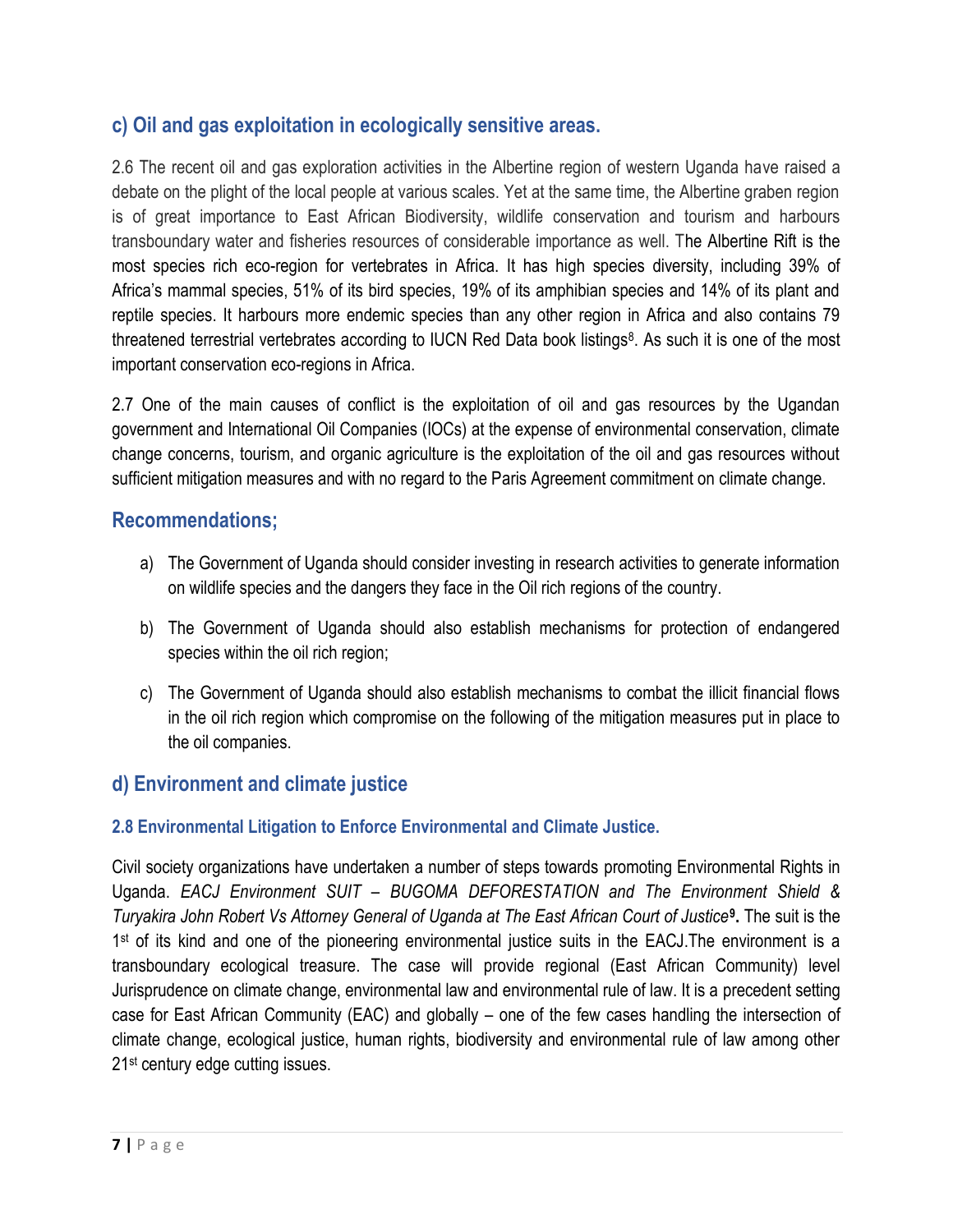**2.9 Lack of Public Awareness on Climate justice;** However, while trying to advocate for environmental rights and climate justice there are a number of challenges; Awareness is one the major key problems. There is little dissemination of environment and climate change information in Uganda which leaves a lot citizens in the dark about their environmental rights. In turn, advocating for these rights becomes a challenge as most Ugandans will consider these issues fictitious. With advocacy of environment and climate changes, it is important to have support especially from the ordinary man as they are most vulnerable and dependent environment and climate change impacts.

**2.10 Lack of enforcement of environment laws:** While there are laws and institutions in place to protect the country from environment related crimes the country still grapples with climate change related disasters. **Delayed justice and/or constant adjournments in courts of law**. Environmental matters are treated just like any other matter before court which means they adhere to the same timelines and the same rigorous processes yet it is common knowledge that environment and climate change issues are those that are not favored by time.

- a) Government of Uganda should consider setting up an Environmental court that is best suited to handle environmental related matters expeditiously as most environment and climate matters are those that need urgent attention. For instance, Kenya has an Environment and Land court established under section 4 of the Environment and Land Court Act No. 19 of 2011 and a National Environment Tribunal which strictly handle disputes relating to the environment and land.
- b) The Government of Uganda should consider putting up strict mechanisms on enforcement of law relating to the environment especially with enforcement agents.
- c) The Government of Uganda consider massive sensitization across the country on environment and climate change through among other avenues community trainings/outreaches that will make citizens more knowledgeable on the subject and therefore more resilient and equipped to handle it's impacts.
- d) The Government of Uganda should put up mechanisms that prevent the political leaders from interfering with protected environment resources.
- e) The Government of Uganda should implement the Access to Information law by proactively availing environmental information in the confines of the Government Environmental Agencies as requested by the Citizens.
- f) The Government of Uganda should expedite the assent of the Climate Change Bill to become Law;
- g) The Government of Uganda should undertake Judicial Training on matters of the Environmental Rights to enhance their knowledge and environmental awareness to best adjudicate over cases relating to environment and climate change.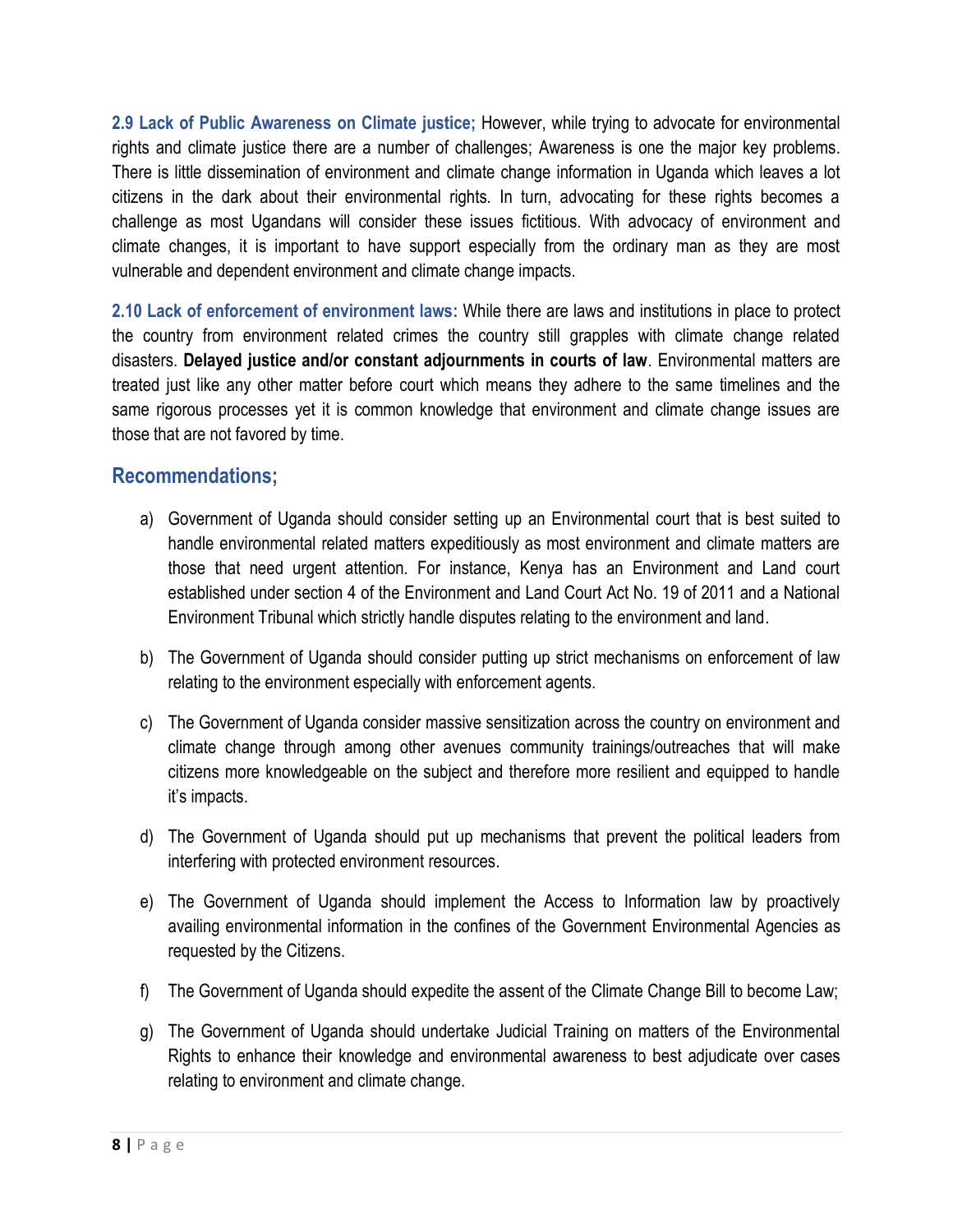### **e) Green/Smart cities & Sustainable Low Carbon Transport**

2.11 Over half the world's populations now live in cities, with the number expected to double by 2050. Conversely, the process of urbanization is one of the world's most transformative trends, and present great opportunities for development. Uganda's Urbanization and Industrialization agenda will support Uganda in transitioning towards a Green Growth path that will facilitate sustainable green investments (public and private) at national and subnational level as well as increased employment. The Uganda Vision 2040 specifically highlights industrialization and urbanization as key focal area as it envisions that 60% of Ugandans will live in urban areas by 2040 and therefore, actions of designing, servicing and attracting investments into green secondary cities/municipalities will help Uganda benefit from the economic and social dividends that come with urbanization.

2.12 However, there are many gaps and the need to create a good policy environment to implement all frameworks towards inclusive cities and communities in a more resilient and sustainable way. The common challenges associated with cities and urban areas include inadequate housing, environmental degradation, impacts due to climate change, inadequate basic urban infrastructure for community resilience and adaptation. Despite the government of Uganda launching of the Uganda Nation Green Growth Strategy for Uganda (2017) focusing on cities, if the climate change Law (Bill) is not implemented due to lack of funding, the growing impact of climate change such as disasters, and damage on infrastructure may not be addressed yet have direct effects on the lives of citizens including the urban communities

#### **Recommendations;**

- a) Government of Uganda should consider promotion and increase of investment in systems leading towards integrated public including buses (mass) transport, Railways, walking and cycling that is non-motorized and electronic transport to reduce rate of carbon emission (GHG).
- b) The Government of Uganda should consider increasing investment and developing a master plan for waste management in the upcoming cities and urban centers to have sustainable and clean cities.

### **f) Air Quality in Uganda's major towns**

2.13 Uganda's capital city-Kampala's air quality index measured at Nsambya (a city suburb) by actors on September 5, 2018 at 10 A.M is six times higher 162( $\mu$ g/m3) than World Health Organization Air Quality Guidelines 25( $\mu$ g/m3). This can also be contrasted with cities with clean air quality levels taken at the same time with Kampala's, yet these are some of the most industrialized cities in the Africa, all cleaner than Kampala. Kampala has a high concentration of tiny air particles small enough to invade even the smallest airways. There is indication that air pollution in Kampala has increased in the last decade and that awareness about this problem is mounting. Exposure to contaminated air may narrow or block blood vessels and could lead to heart attack, chest pain, stroke, or other respiratory diseases such as asthma, chronic bronchitis, lung cancer, and pneumonia.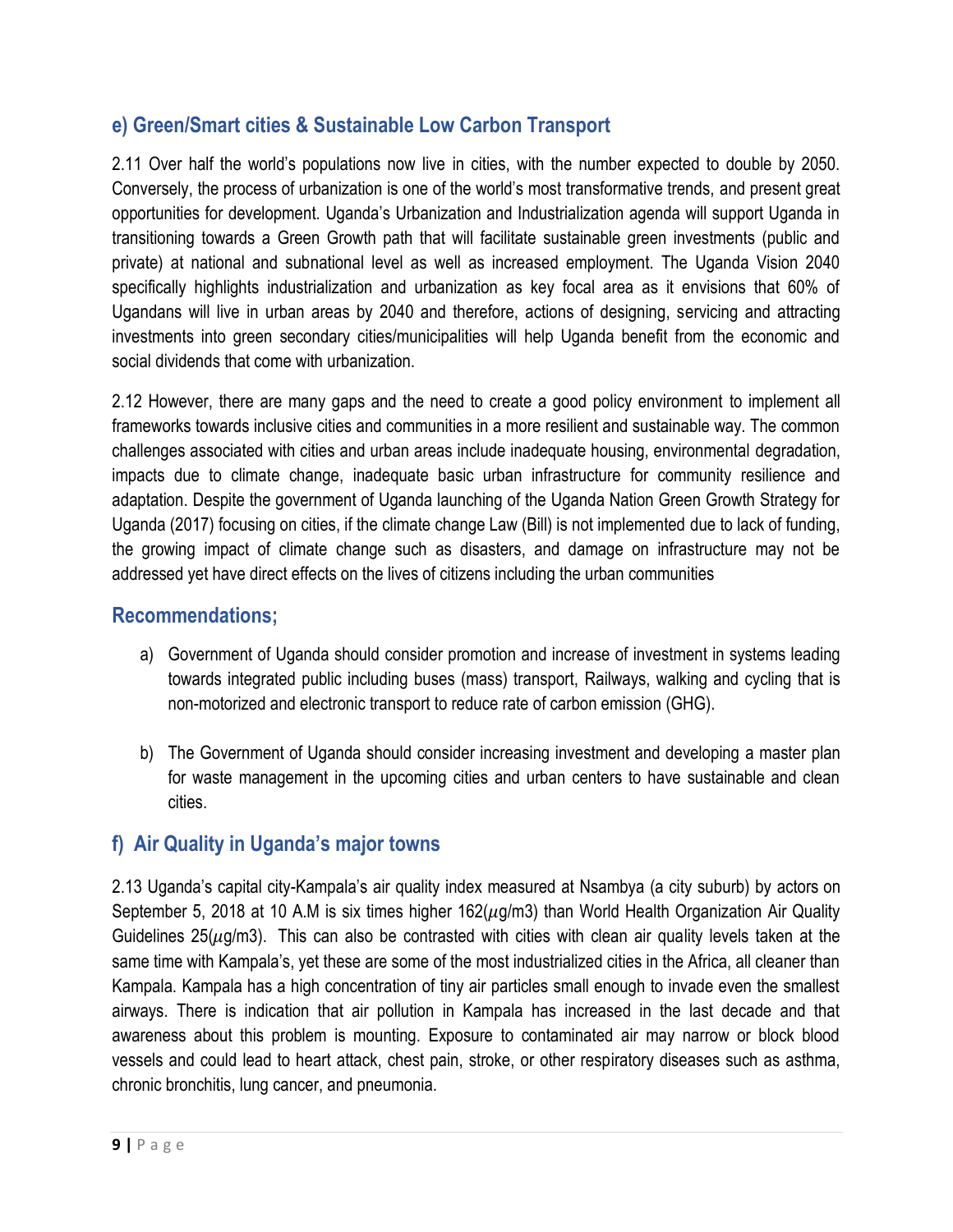#### **Recommendations;**

- a) The Government of Uganda should consider putting in place measures to do routine air monitoring in all major towns and cities in Uganda to combat air pollution;
- b) The Government of Uganda should consider putting in place mechanisms for use of clean production technologies in all production centers and ensure compliance to the International standards.

### **g) Biodiversity and degradation**

2.14 Conservation of biodiversity is a common concern of humankind. Biodiversity underpins the provision of food, medicines, biomass fuel and water; it mitigates and provides resilience to climate change; it supports human health, and provides jobs in agriculture, fisheries, forestry and many other sectors. A lack of effective measures to conserve biodiversity and use its components in a sustainable manner aggravates to catastrophes, conflict and insecurity.

2.15 There are critical biodiversity dependencies for SDG2 on zero hunger, including Target 2.4 relating to maintaining ecosystems and improvement of land and soil quality, and Target 2.5 on maintaining the genetic diversity of seeds, cultivated plants and farmed and domesticated animals and their wild species. Similarly, for SDG 8 on decent work and economic growth, biodiversity and healthy ecosystems are reflected in Target 8.4 on decoupling economic growth from environmental degradation and Target 8.9 relating to sustainable tourism.

2.16 Whereas in Uganda, the right to a clean and health environment is established under several laws including the Constitution 1995, the national environment Act, land Act, water Act, among others, the natural forest cover has dwindled to 7% from 24% over the past decade. Several micro ecosystems have been degraded rendering them inability to give ecosystem services to their surrounding population hence infringing their fundamental rights to food, work, culture and healthy environment.

- a) Infrastructure developments should be designed in coherence with the micro ecosystems where they are set up to minimize loss of biodiversity especially species endemic to particular environment;
- b) Government of Uganda through the different arms ought to ensure non-selective application of environment laws to all perpetuators of environment and ecosystems degradation.
- c) Additionally, the budget allocation for environment should be increased to facilitate thorough monitoring and enforcement of laws against encroachment on biodiversity sanctuaries.
- d) Government should consider developing very deliberate undertakings to promote youth inclusion and capacity building on biodiversity conservation, and main streaming of the UN Convention on Biodiversity.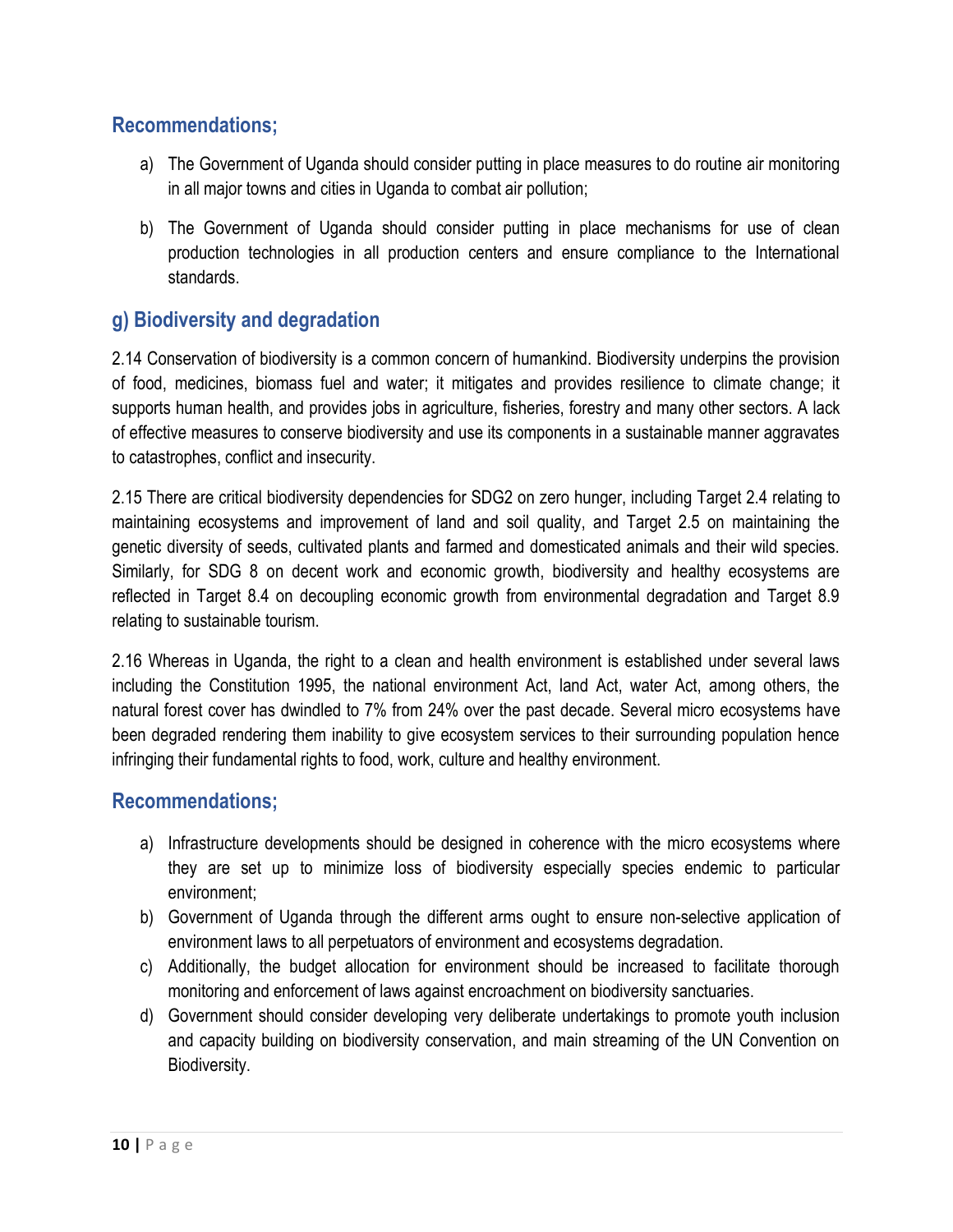e) Government should consider putting up mechanisms to control and manage wildlife conflicts ensure lives and properties of adjacent communities is protected and compensate families whose properties have been lost and lives as a result of wildlife animals.

### **h) Climate Financing in Uganda**

2.17 In Uganda, the policy environment on climate change is defined by the National Climate Change Policy (2015) and its costed strategy. The Policy estimates climate finance needs at approximately USD 3.9 Billion by 2030. Overall, climate finance is critical to addressing climate change because large-scale investments are required to significantly reduce emissions, notably in sectors that emit large quantities of greenhouse gases. It is also equally important for adaptation, for which significant financial resources are similarly required to allow societies and economies to adapt to the adverse effects and reduce the impacts of climate change. Besides, climate financing is relevant in the discourse on tackling the issue of loss and damage.

2.18 Uganda's Nationally Determined Contributions (NDCs) feature unconditional and conditional contributions. However, no clear differentiation exists on the nature of these contributions. In communicating the NDCs, the country pledged to continue its financial mobilization commitment under the National Climate Change Policy (ACODE Policy brief 2020).Despite the various policies, plans and strategies put in place to address climate change and its impacts, there is no explicit strategy to guide the mobilization of the required resources as enshrined in the National Climate Change Policy.

2.19 In Uganda, another challenge faced by government relevant agencies and non-state actors in accessing climate funds is inadequate technical capacity to prepare bankable project proposals that meet the eligibility requirements of the various climate change funding windows. Though Local Governments (LGs) through the District Disaster Management Committees (DDMCs) are at the forefront of dealing with climate change related disasters, prevention and preparedness, they lack funding specific to these functions. Those that have some available local revenue often allocate this to respond to disasters. However, since these resources are meagre LGs often find themselves reaching out to development partners and OPM for assistance. The limited funding or lack thereof at LG level directed towards disaster management, preparedness and prevention has rendered implementation of the District Contingency Plans highly impracticable.

#### **Recommendations;**

a) Government of Uganda should consider establishing the National Climate Green Fund under the oversight of the Permanent Secretaries of the Ministry of Finance, Planning and Economic Development (MoFPED) and the Ministry of Water and Environment to serve as an ideal climate finance mechanism charged with mobilization, management and unification of public and private climate finance from domestic and external sources.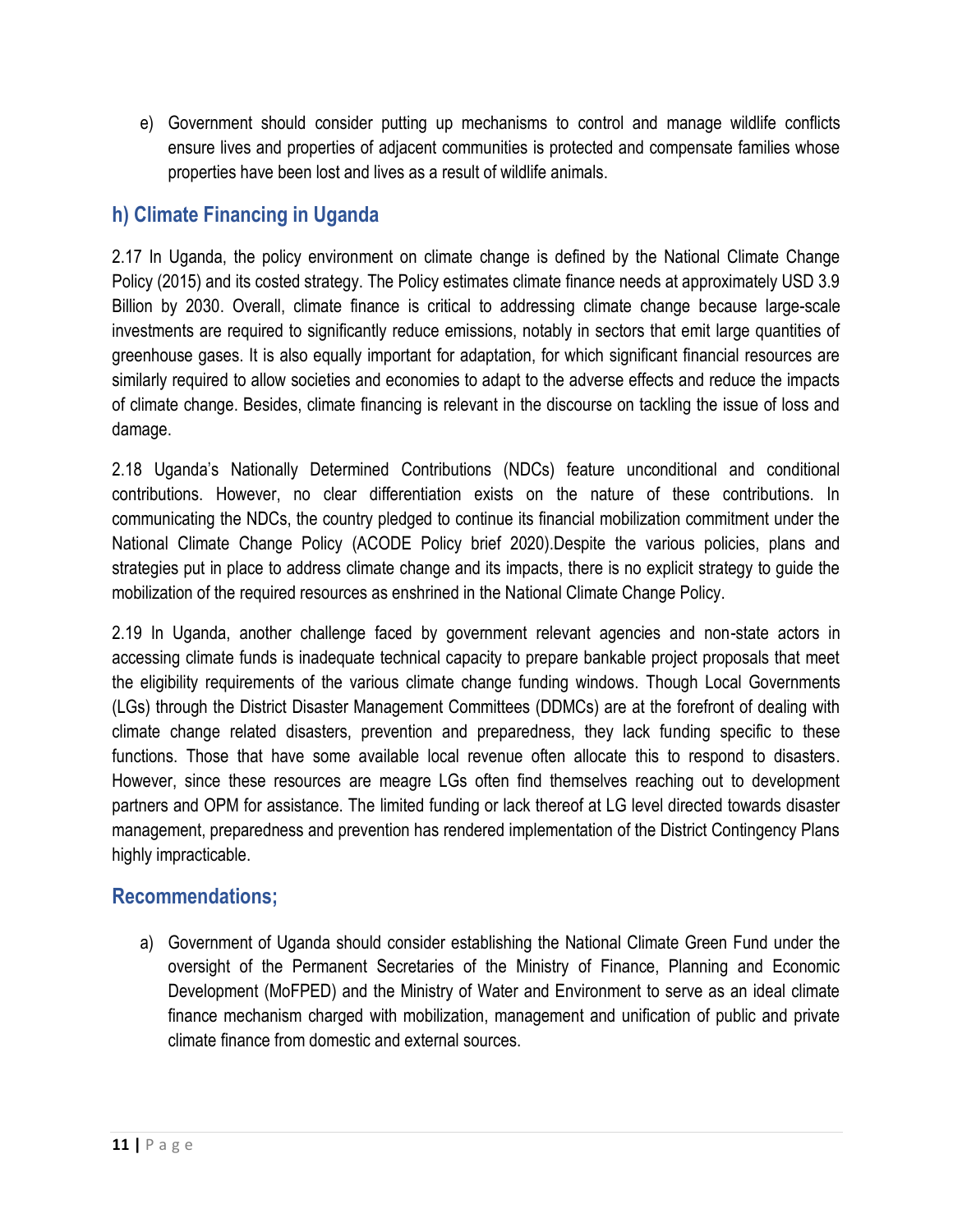- b) Uganda needs to tap into the Green Climate Finance (GCF) readiness Programme that supports capacity building in these areas. There is need to boost the technical capacity of government officers and the national budget system thus promote the availability of national data and information on climate finance.
- c) Government of Uganda should establish a specific funding for climate change and disaster management, preparedness and prevention at Local Government level through allocation of a specific grant to Local Governments directed towards climate change and disaster level, in order to enable the District Contingency Plans to remain practicable.
- d) The Government of Uganda should consider incorporating a climate change and disaster prevention component in all conditional grants transferred to Local Governments. The merit of this approach is that such a criterion in the grant allocation formulae ensures that districts affected by disasters are the main beneficiaries of such financing in light of the limited nature of resources.

# **I) Harassments on Environmental Human Rights Defenders**

2.20 Over the past years, many Environmental human rights defenders have experienced a lot of brutality and faced impunity from the culprits who in most cases are government workers and relatives to the same. There has been continuous threats on the lives of these defenders/activists, a case in point of a one William Amanzuru Leslie, the team leader of Friends of Zoka who has been constantly threatened by Keliki Kevin Azaa a Midwifery and an employ of Ministry of Health deployed in Gulu and a sister to Moyo Member of Parliament Hon. Tom Azaa. This is because of the team had her red handed with logs of which had just been loaded on 18-wheeler trucks, cut down from forests in the area being taken for exportation to he neignouring countries and tried to stop the incidences.

2.21 On Wednesday, 20/May/2020, activists Friends of Zoka, Journalists, Metu Sub- County leaders and Security, together with Moyo district Chairman Mr. Williams Anyama, were detained for about an hour at a roadblock mounted by Uganda People's Defense Forces (UPDF) officers from Padiga village detach, commanded by later be identified as a Captain and Head of intelligence of the detach.2.22 This incident followed a fact finding mission led by the Team Leader of Friends of Zoka Amanzuru William and the District Chairman of Moyo District Local Government, Hon. Anyama William to an illegal cross border log harvesting and collection point in Hweyo village Metu Sub-County, where the team discovered two separate collection point of 50 and 124 pieces of logs of the endangered Afzellia Africana tree and appended two loggers who were forcefully set free by the Army at the Padiga village road block. Moyo Resident district Commissioner, Labeja Bob William, ordered for the arrest of Amanzuru William Team Leader Friends of Zoka and ordered Chairman Anyama to hand over his official Vehicle before, in an attempt to retard his good fight against illegal logging. To date Mr. Bob Williams Labejja is still after the life of Amanzuru William Leslie the Team Leader of Friends of Zoka for having exposed their illicit trades in illegal cross boarder logging.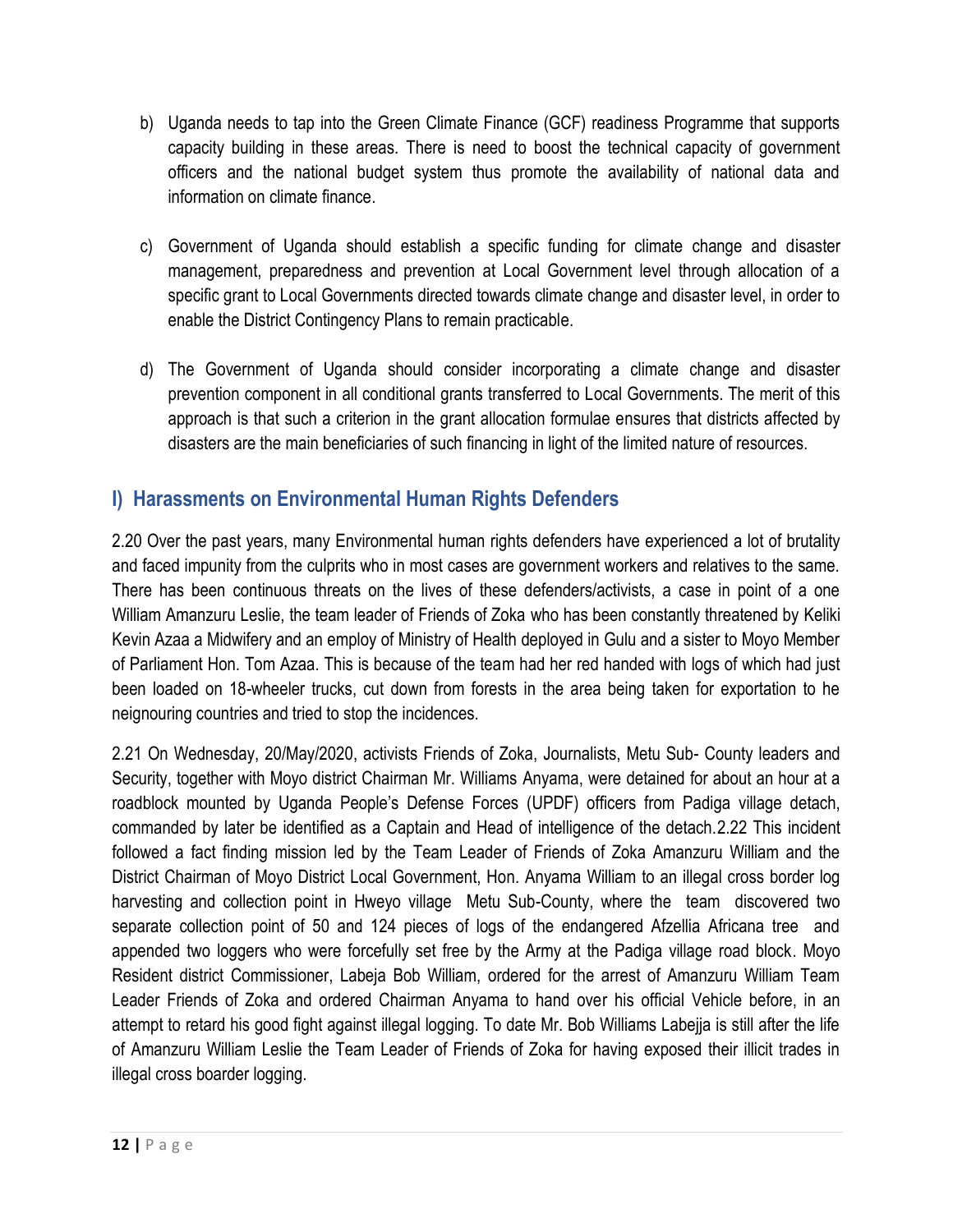- a) Government of Uganda should undertake independent investigations into human rights violations committed against Environmental Human Rights defenders and bring the perpetrators to account;
- b) The Government of Uganda should recognize and ensure a conducive working environment for environmental human rights defenders though among other avenues passing the Human Rights Defenders Protection Bill into law.